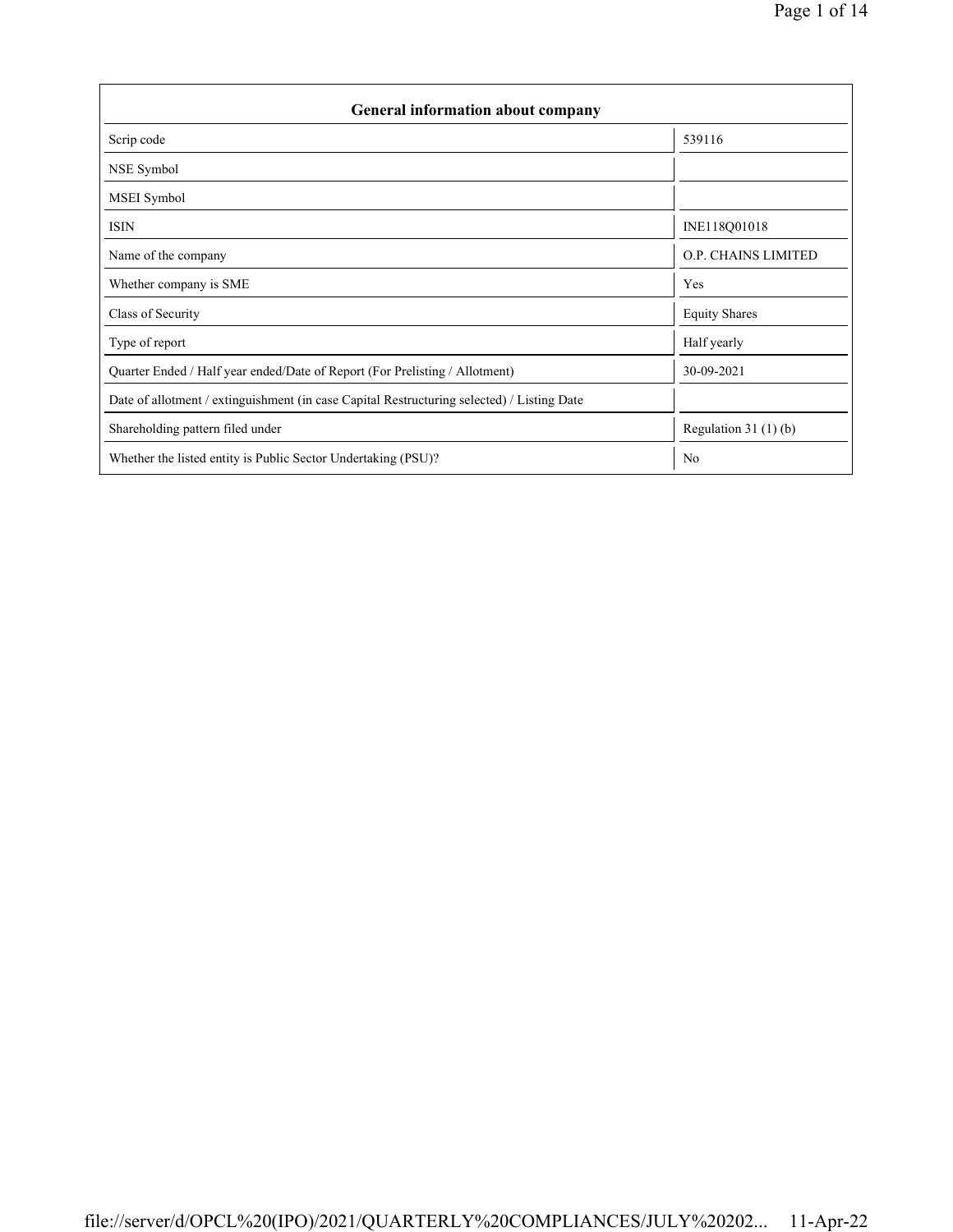|                | <b>Declaration</b>                                                                        |                |                                |                       |                             |  |  |  |  |  |  |
|----------------|-------------------------------------------------------------------------------------------|----------------|--------------------------------|-----------------------|-----------------------------|--|--|--|--|--|--|
| Sr.<br>No.     | Particular                                                                                | Yes/No         | Promoter and<br>Promoter Group | Public<br>shareholder | Non Promoter-<br>Non Public |  |  |  |  |  |  |
| 1              | Whether the Listed Entity has issued any partly paid<br>up shares?                        | No             | N <sub>0</sub>                 | No                    | N <sub>0</sub>              |  |  |  |  |  |  |
| $\overline{2}$ | Whether the Listed Entity has issued any Convertible<br>Securities?                       | No             | N <sub>0</sub>                 | N <sub>0</sub>        | N <sub>0</sub>              |  |  |  |  |  |  |
| 3              | Whether the Listed Entity has issued any Warrants?                                        | N <sub>0</sub> | N <sub>0</sub>                 | N <sub>o</sub>        | N <sub>0</sub>              |  |  |  |  |  |  |
| 4              | Whether the Listed Entity has any shares against<br>which depository receipts are issued? |                | No                             | N <sub>0</sub>        | N <sub>0</sub>              |  |  |  |  |  |  |
| 5              | Whether the Listed Entity has any shares in locked-in?                                    | N <sub>0</sub> | N <sub>0</sub>                 | No                    | N <sub>0</sub>              |  |  |  |  |  |  |
| 6              | Whether any shares held by promoters are pledge or<br>otherwise encumbered?               | No             | N <sub>0</sub>                 |                       |                             |  |  |  |  |  |  |
| 7              | Whether company has equity shares with differential<br>voting rights?                     | No             | N <sub>0</sub>                 | No                    | N <sub>0</sub>              |  |  |  |  |  |  |
| 8              | Whether the listed entity has any significant beneficial<br>owner?                        | Yes            |                                |                       |                             |  |  |  |  |  |  |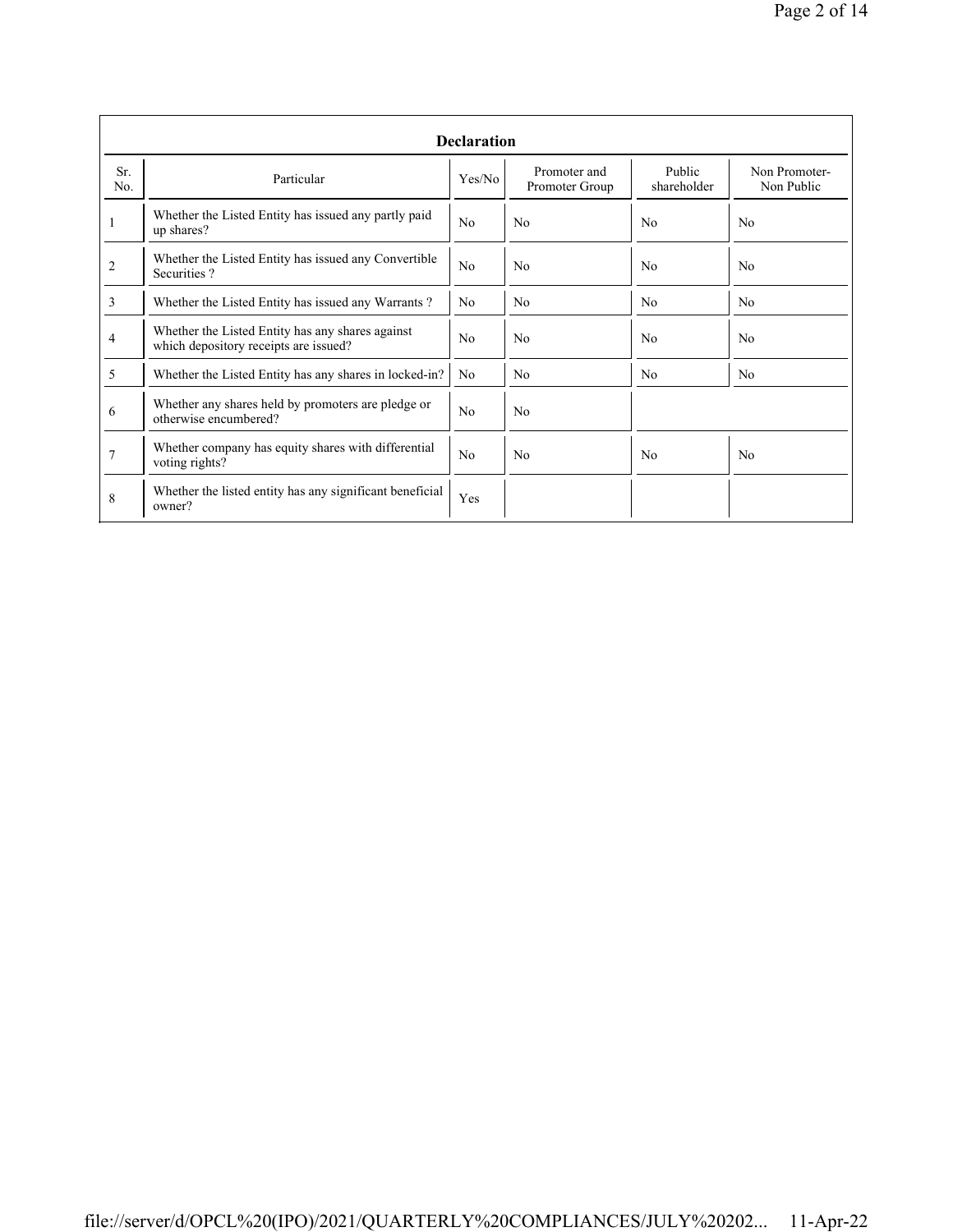|                 | Table I - Summary Statement holding of specified securities |                         |                        |                                 |                  |                             |                                                        |                                                                  |                      |            |                                   |                          |                           |  |  |  |
|-----------------|-------------------------------------------------------------|-------------------------|------------------------|---------------------------------|------------------|-----------------------------|--------------------------------------------------------|------------------------------------------------------------------|----------------------|------------|-----------------------------------|--------------------------|---------------------------|--|--|--|
|                 |                                                             |                         | No. of<br>fully        | No.<br><b>Of</b><br>Partly      | No. Of           | Total<br>nos.               | Shareholding<br>as a $%$ of<br>total no. of            | Number of Voting Rights held in each<br>class of securities (IX) |                      |            |                                   |                          |                           |  |  |  |
| Category<br>(1) | Category<br>of<br>shareholder                               | Nos. Of<br>shareholders | paid up<br>equity      |                                 |                  |                             |                                                        | paid-<br>up                                                      | shares<br>underlying | Depository | shares<br>held<br>$(VII) =$       | shares<br>(calculated as | No of Voting (XIV) Rights |  |  |  |
|                 | (II)                                                        | (III)                   | shares<br>held<br>(IV) | equity<br>shares<br>held<br>(V) | Receipts<br>(VI) | $(IV)$ +<br>$(V)$ +<br>(VI) | per SCRR,<br>1957) (VIII)<br>As a $%$ of<br>$(A+B+C2)$ | Class<br>eg: $X$                                                 | Class<br>eg:y        | Total      | Total as a<br>$%$ of<br>$(A+B+C)$ |                          |                           |  |  |  |
| (A)             | Promoter<br>$\&$<br>Promoter<br>Group                       | $\overline{7}$          | 4225100                |                                 |                  | 4225100                     | 61.68                                                  | 4225100                                                          |                      | 4225100    | 61.68                             |                          |                           |  |  |  |
| (B)             | Public                                                      | 32                      | 2624900                |                                 |                  | 2624900                     | 38.32                                                  | 2624900                                                          |                      | 2624900    | 38.32                             |                          |                           |  |  |  |
| (C)             | Non<br>Promoter-<br>Non Public                              |                         |                        |                                 |                  |                             |                                                        |                                                                  |                      |            |                                   |                          |                           |  |  |  |
| (C1)            | <b>Shares</b><br>underlying<br><b>DRs</b>                   |                         |                        |                                 |                  |                             |                                                        |                                                                  |                      |            |                                   |                          |                           |  |  |  |
| (C2)            | Shares held<br>by<br>Employee<br>Trusts                     |                         |                        |                                 |                  |                             |                                                        |                                                                  |                      |            |                                   |                          |                           |  |  |  |
|                 | Total                                                       | 39                      | 6850000                |                                 |                  | 6850000                     | 100                                                    | 6850000                                                          |                      | 6850000    | 100                               |                          |                           |  |  |  |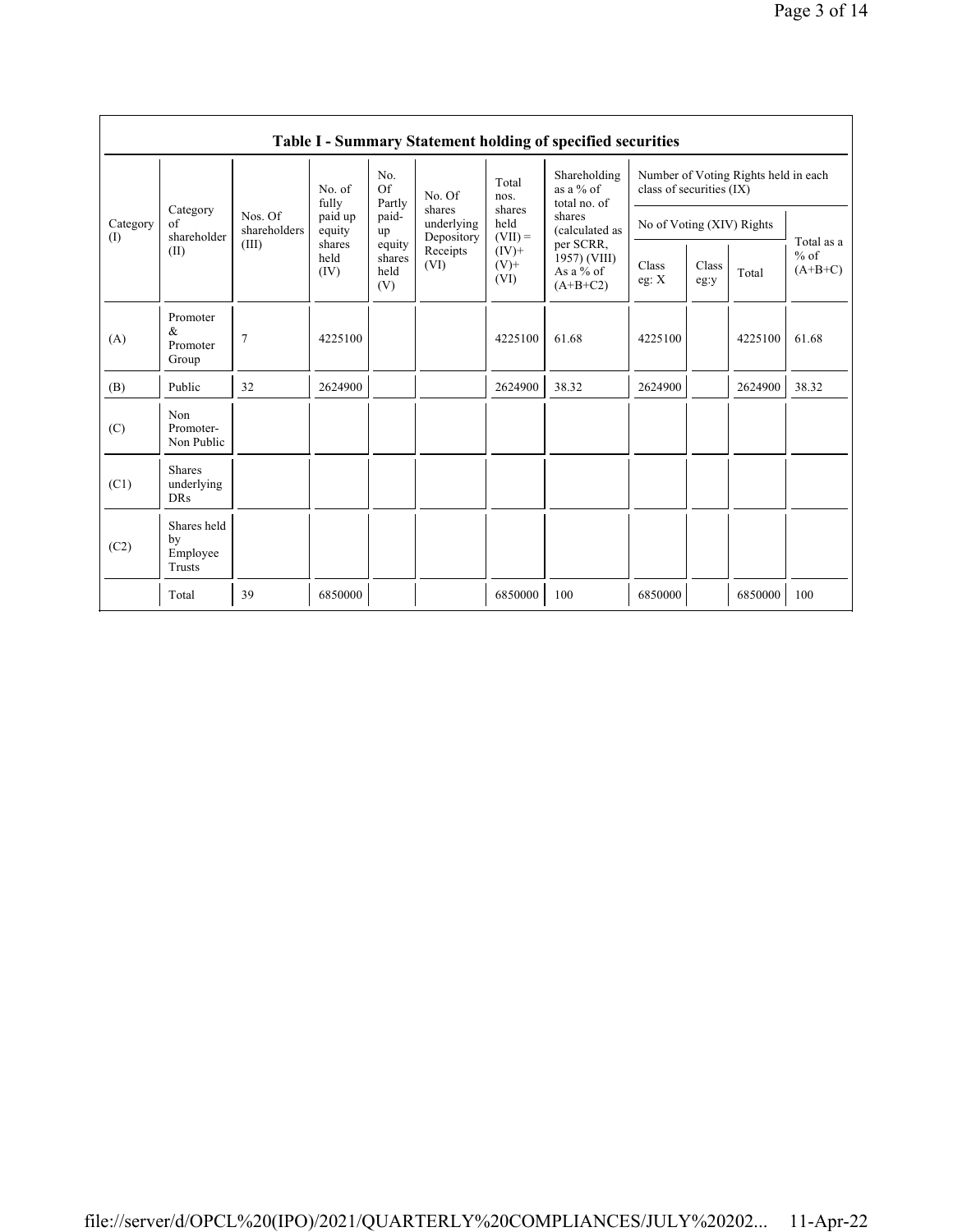| Table I - Summary Statement holding of specified securities |                                           |                                                                                   |                                                                             |                                                                                                                        |                                                                                                 |                                        |                                                         |                                                                               |                                                         |                                       |  |
|-------------------------------------------------------------|-------------------------------------------|-----------------------------------------------------------------------------------|-----------------------------------------------------------------------------|------------------------------------------------------------------------------------------------------------------------|-------------------------------------------------------------------------------------------------|----------------------------------------|---------------------------------------------------------|-------------------------------------------------------------------------------|---------------------------------------------------------|---------------------------------------|--|
| Category<br>$\left( \mathrm{I}\right)$                      | Category<br>of<br>shareholder<br>(II)     | No. Of<br>Shares<br>Underlying<br>Outstanding<br>convertible<br>securities<br>(X) | No. of<br><b>Shares</b><br>Underlying<br>Outstanding<br>Warrants<br>$(X_i)$ | No. Of<br><b>Shares</b><br>Underlying<br>Outstanding<br>convertible<br>securities<br>and No. Of<br>Warrants<br>(Xi)(a) | Shareholding,<br>as a $%$<br>assuming full<br>conversion of<br>convertible<br>securities (as a  | Number of<br>Locked in<br>shares (XII) |                                                         | Number of<br><b>Shares</b><br>pledged or<br>otherwise<br>encumbered<br>(XIII) |                                                         | Number of<br>equity shares<br>held in |  |
|                                                             |                                           |                                                                                   |                                                                             |                                                                                                                        | percentage of<br>diluted share<br>capital) $(XI)$ =<br>$(VII)+(X)$ As a<br>$%$ of<br>$(A+B+C2)$ | No.<br>(a)                             | As a<br>$%$ of<br>total<br><b>Shares</b><br>held<br>(b) | No.<br>(a)                                                                    | As a<br>$%$ of<br>total<br><b>Shares</b><br>held<br>(b) | dematerialized<br>form $(XIV)$        |  |
| (A)                                                         | Promoter<br>$\&$<br>Promoter<br>Group     |                                                                                   |                                                                             |                                                                                                                        | 61.68                                                                                           |                                        |                                                         |                                                                               |                                                         | 4225100                               |  |
| (B)                                                         | Public                                    |                                                                                   |                                                                             |                                                                                                                        | 38.32                                                                                           |                                        |                                                         |                                                                               |                                                         | 2624900                               |  |
| (C)                                                         | Non<br>Promoter-<br>Non Public            |                                                                                   |                                                                             |                                                                                                                        |                                                                                                 |                                        |                                                         |                                                                               |                                                         |                                       |  |
| (C1)                                                        | <b>Shares</b><br>underlying<br><b>DRs</b> |                                                                                   |                                                                             |                                                                                                                        |                                                                                                 |                                        |                                                         |                                                                               |                                                         |                                       |  |
| (C2)                                                        | Shares held<br>by<br>Employee<br>Trusts   |                                                                                   |                                                                             |                                                                                                                        |                                                                                                 |                                        |                                                         |                                                                               |                                                         |                                       |  |
|                                                             | Total                                     |                                                                                   |                                                                             |                                                                                                                        | 100                                                                                             |                                        |                                                         |                                                                               |                                                         | 6850000                               |  |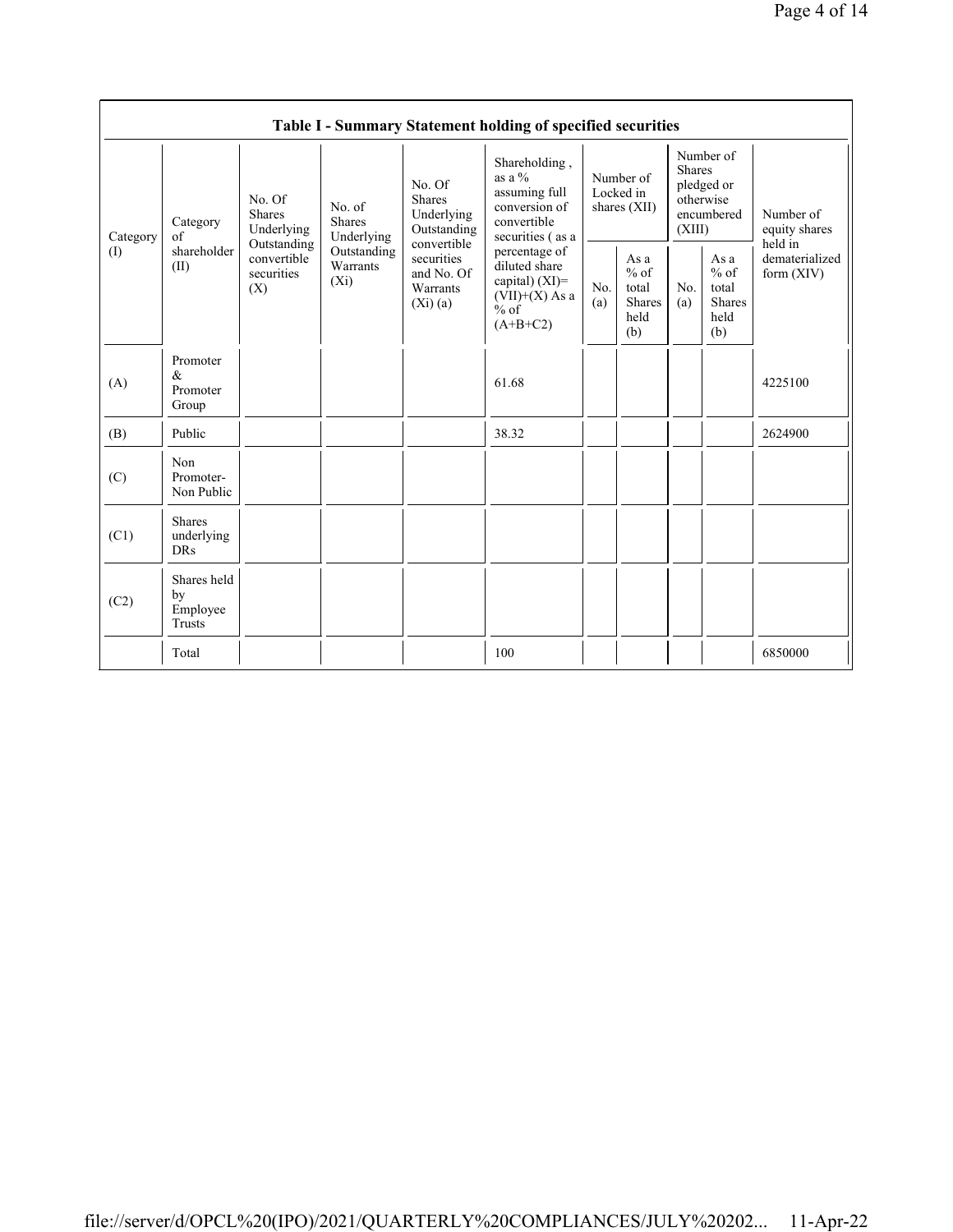| Table II - Statement showing shareholding pattern of the Promoter and Promoter Group           |                                                                                                                     |                         |                            |                                 |                                    |                             |                                                  |                               |               |                                 |                                 |  |
|------------------------------------------------------------------------------------------------|---------------------------------------------------------------------------------------------------------------------|-------------------------|----------------------------|---------------------------------|------------------------------------|-----------------------------|--------------------------------------------------|-------------------------------|---------------|---------------------------------|---------------------------------|--|
|                                                                                                |                                                                                                                     |                         | No. of                     | No.<br>Of<br>Partly             | No. Of                             | Total<br>nos.               | Shareholding<br>as a $%$ of<br>total no. of      | each class of securities (IX) |               | Number of Voting Rights held in |                                 |  |
| Sr.                                                                                            | Category $\&$<br>Name of the                                                                                        | Nos. Of<br>shareholders | fully<br>paid up<br>equity | paid-<br>up                     | shares<br>underlying<br>Depository | shares<br>held<br>$(VII) =$ | shares<br>(calculated<br>as per                  | No of Voting (XIV) Rights     |               |                                 | Total<br>as a %                 |  |
|                                                                                                | Shareholders (I)                                                                                                    | (III)                   | shares<br>held (IV)        | equity<br>shares<br>held<br>(V) | Receipts<br>(VI)                   | $(IV)+$<br>$(V)$ +<br>(VI)  | SCRR,<br>1957) (VIII)<br>As a % of<br>$(A+B+C2)$ | Class eg:<br>$\mathbf X$      | Class<br>eg:y | Total                           | of<br>Total<br>Voting<br>rights |  |
| А                                                                                              | Table II - Statement showing shareholding pattern of the Promoter and Promoter Group                                |                         |                            |                                 |                                    |                             |                                                  |                               |               |                                 |                                 |  |
| (1)                                                                                            | Indian                                                                                                              |                         |                            |                                 |                                    |                             |                                                  |                               |               |                                 |                                 |  |
| (a)                                                                                            | Individuals/Hindu<br>undivided Family                                                                               | $\overline{7}$          | 4225100                    |                                 |                                    | 4225100                     | 61.68                                            | 4225100                       |               | 4225100                         | 61.68                           |  |
| Sub-Total<br>(A)(1)                                                                            |                                                                                                                     | $\tau$                  | 4225100                    |                                 |                                    | 4225100                     | 61.68                                            | 4225100                       |               | 4225100                         | 61.68                           |  |
| (2)                                                                                            | Foreign                                                                                                             |                         |                            |                                 |                                    |                             |                                                  |                               |               |                                 |                                 |  |
| Total<br>Shareholding<br>of Promoter<br>and<br>Promoter<br>Group $(A)=$<br>$(A)(1)+(A)$<br>(2) |                                                                                                                     | $\tau$                  | 4225100                    |                                 |                                    | 4225100                     | 61.68                                            | 4225100                       |               | 4225100                         | 61.68                           |  |
| B                                                                                              | Table III - Statement showing shareholding pattern of the Public shareholder                                        |                         |                            |                                 |                                    |                             |                                                  |                               |               |                                 |                                 |  |
| (1)                                                                                            | Institutions                                                                                                        |                         |                            |                                 |                                    |                             |                                                  |                               |               |                                 |                                 |  |
| (3)                                                                                            | Non-institutions                                                                                                    |                         |                            |                                 |                                    |                             |                                                  |                               |               |                                 |                                 |  |
| (a(i))                                                                                         | Individuals -<br>i.Individual<br>shareholders<br>holding nominal<br>share capital up<br>to Rs. 2 lakhs.             | 21                      | 200000                     |                                 |                                    | 200000                      | 2.92                                             | 200000                        |               | 200000                          | 2.92                            |  |
| (a(ii))                                                                                        | Individuals - ii.<br>Individual<br>shareholders<br>holding nominal<br>share capital in<br>excess of Rs. 2<br>lakhs. | 3                       | 270000                     |                                 |                                    | 270000                      | 3.94                                             | 270000                        |               | 270000                          | 3.94                            |  |
| (e)                                                                                            | Any Other<br>(specify)                                                                                              | 8                       | 2154900                    |                                 |                                    | 2154900                     | 31.46                                            | 2154900                       |               | 2154900                         | 31.46                           |  |
| Sub-Total<br>(B)(3)                                                                            |                                                                                                                     | 32                      | 2624900                    |                                 |                                    | 2624900                     | 38.32                                            | 2624900                       |               | 2624900                         | 38.32                           |  |
| <b>Total Public</b><br>Shareholding<br>$(B)= (B)(1) +$<br>$(B)(2)+(B)$<br>(3)                  |                                                                                                                     | 32                      | 2624900                    |                                 |                                    | 2624900                     | 38.32                                            | 2624900                       |               | 2624900                         | 38.32                           |  |
| $\mathbf C$                                                                                    | Table IV - Statement showing shareholding pattern of the Non Promoter- Non Public shareholder                       |                         |                            |                                 |                                    |                             |                                                  |                               |               |                                 |                                 |  |
| Total<br>$(A+B+C2)$                                                                            |                                                                                                                     | 39                      | 6850000                    |                                 |                                    | 6850000                     | 100                                              | 6850000                       |               | 6850000                         | 100                             |  |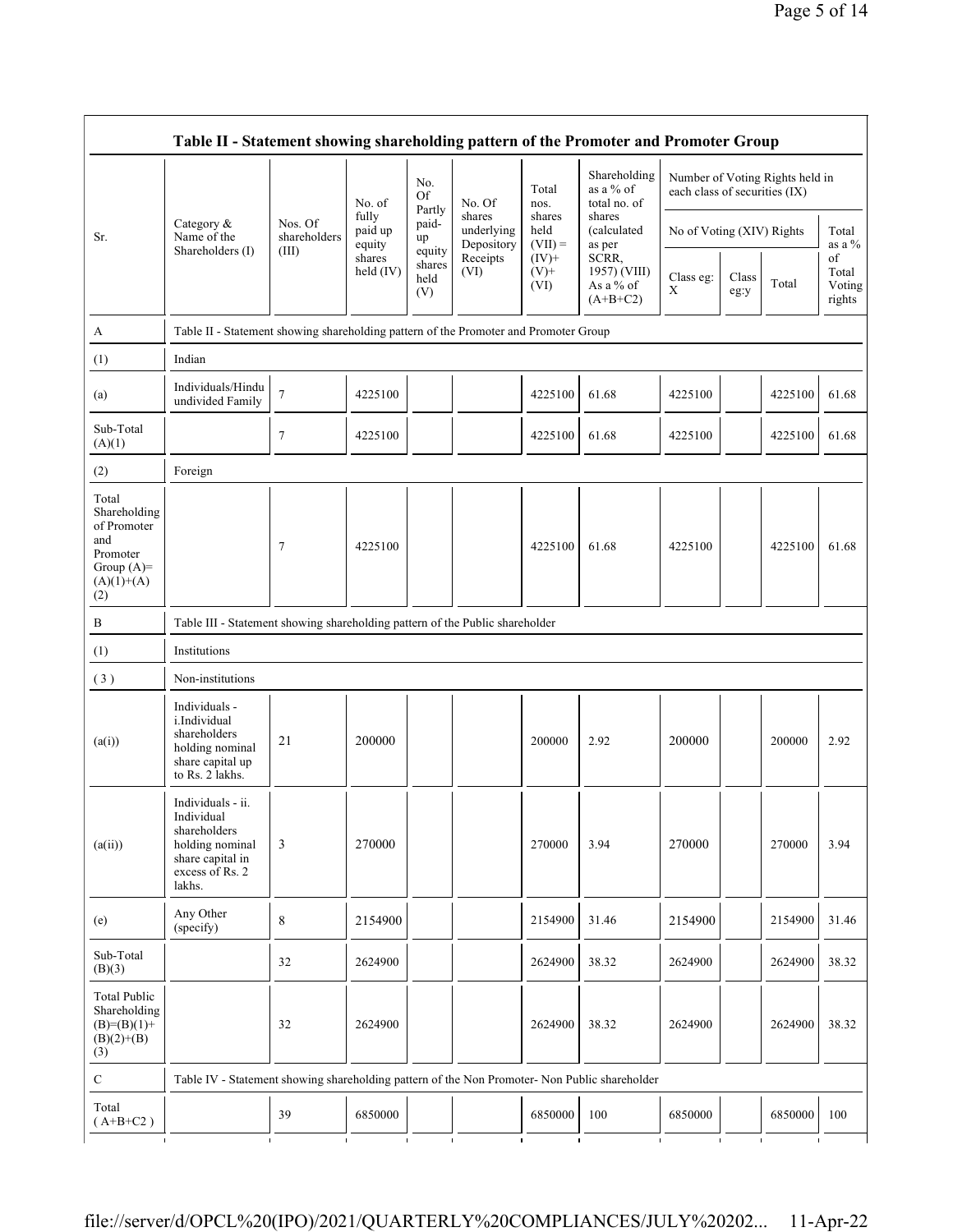| Total | $\Delta$<br><br>ر ر | 850000 |  | 6850000 | 100 | 6850000 |  | 6850000 | 100 |
|-------|---------------------|--------|--|---------|-----|---------|--|---------|-----|
|-------|---------------------|--------|--|---------|-----|---------|--|---------|-----|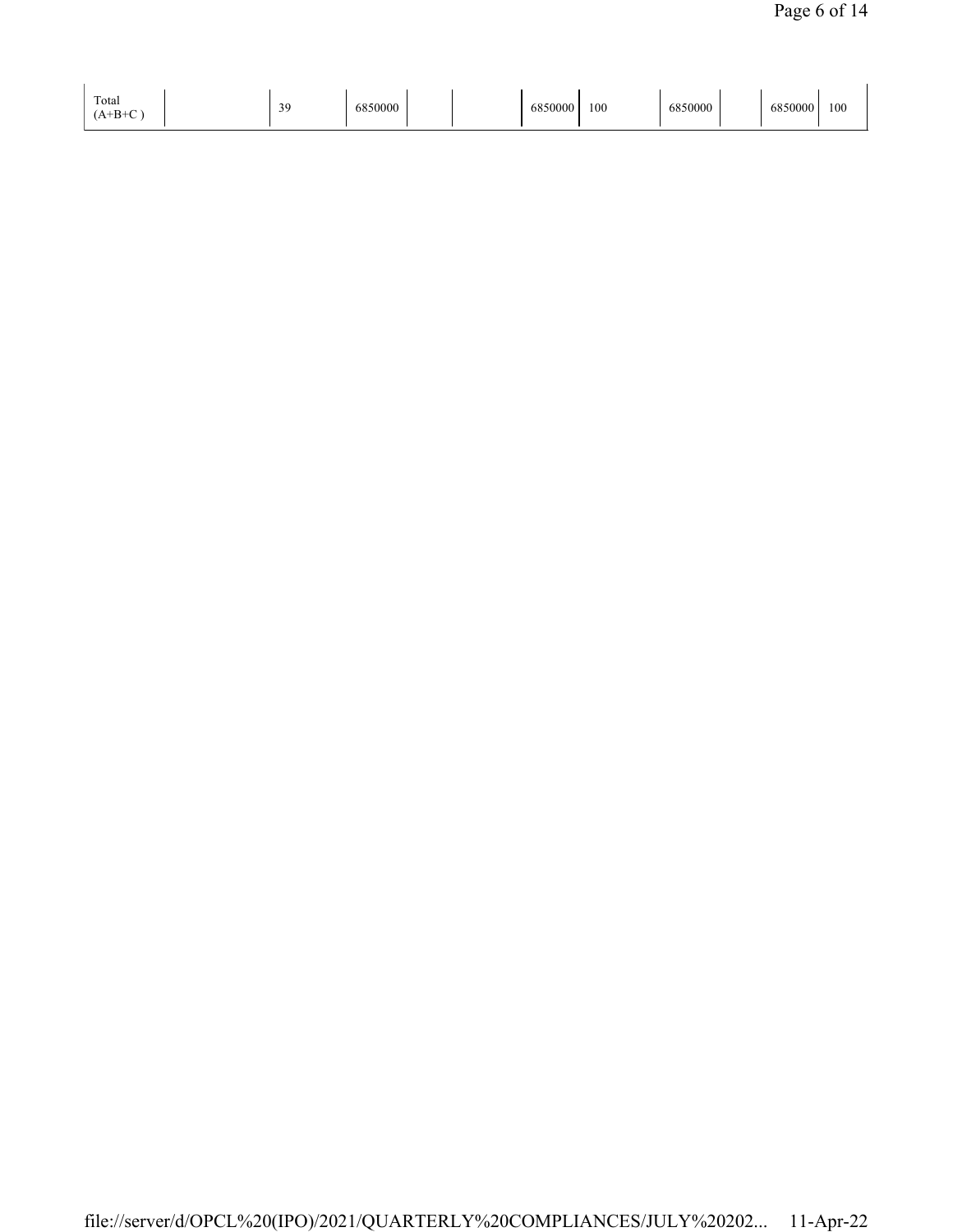| Table II - Statement showing shareholding pattern of the Promoter and Promoter Group    |                                                                                         |                                                                                    |                                                           |                                                                                                                                                                                       |            |                                                    |                         |                                                    |                                       |  |  |
|-----------------------------------------------------------------------------------------|-----------------------------------------------------------------------------------------|------------------------------------------------------------------------------------|-----------------------------------------------------------|---------------------------------------------------------------------------------------------------------------------------------------------------------------------------------------|------------|----------------------------------------------------|-------------------------|----------------------------------------------------|---------------------------------------|--|--|
| Sr.                                                                                     | No. Of<br><b>Shares</b><br>Underlying<br>Outstanding<br>convertible<br>securities $(X)$ | No. of<br><b>Shares</b><br>Underlying<br>Outstanding<br>Warrants<br>$(X_i)$<br>(a) | No. Of Shares<br>Underlying<br>Outstanding<br>convertible | Shareholding, as<br>a % assuming full<br>conversion of<br>convertible<br>securities (as a<br>percentage of<br>diluted share<br>capital) $(XI)$ =<br>(VII)+(X) As a %<br>of $(A+B+C2)$ |            | Number of<br>Locked in<br>shares (XII)             | <b>Shares</b><br>(XIII) | Number of<br>pledged or<br>otherwise<br>encumbered | Number of<br>equity shares<br>held in |  |  |
|                                                                                         |                                                                                         |                                                                                    | securities and<br>No. Of<br>Warrants (Xi)                 |                                                                                                                                                                                       | No.<br>(a) | As a %<br>of total<br><b>Shares</b><br>held<br>(b) | No.<br>(a)              | As a $\%$<br>of total<br>Shares<br>held<br>(b)     | dematerialized<br>form (XIV)          |  |  |
| A                                                                                       | Table II - Statement showing shareholding pattern of the Promoter and Promoter Group    |                                                                                    |                                                           |                                                                                                                                                                                       |            |                                                    |                         |                                                    |                                       |  |  |
| (1)                                                                                     | Indian                                                                                  |                                                                                    |                                                           |                                                                                                                                                                                       |            |                                                    |                         |                                                    |                                       |  |  |
| (a)                                                                                     |                                                                                         |                                                                                    |                                                           | 61.68                                                                                                                                                                                 |            |                                                    |                         |                                                    | 4225100                               |  |  |
| Sub-Total (A)<br>(1)                                                                    |                                                                                         |                                                                                    |                                                           | 61.68                                                                                                                                                                                 |            |                                                    |                         |                                                    | 4225100                               |  |  |
| (2)                                                                                     | Foreign                                                                                 |                                                                                    |                                                           |                                                                                                                                                                                       |            |                                                    |                         |                                                    |                                       |  |  |
| Total<br>Shareholding<br>of Promoter<br>and Promoter<br>Group $(A)=$<br>$(A)(1)+(A)(2)$ |                                                                                         |                                                                                    |                                                           | 61.68                                                                                                                                                                                 |            |                                                    |                         |                                                    | 4225100                               |  |  |
| B                                                                                       |                                                                                         |                                                                                    |                                                           | Table III - Statement showing shareholding pattern of the Public shareholder                                                                                                          |            |                                                    |                         |                                                    |                                       |  |  |
| (1)                                                                                     | Institutions                                                                            |                                                                                    |                                                           |                                                                                                                                                                                       |            |                                                    |                         |                                                    |                                       |  |  |
| (3)                                                                                     | Non-institutions                                                                        |                                                                                    |                                                           |                                                                                                                                                                                       |            |                                                    |                         |                                                    |                                       |  |  |
| (a(i))                                                                                  |                                                                                         |                                                                                    |                                                           | 2.92                                                                                                                                                                                  |            |                                                    |                         |                                                    | 200000                                |  |  |
| (a(ii))                                                                                 |                                                                                         |                                                                                    |                                                           | 3.94                                                                                                                                                                                  |            |                                                    |                         |                                                    | 270000                                |  |  |
| (e)                                                                                     |                                                                                         |                                                                                    |                                                           | 31.46                                                                                                                                                                                 |            |                                                    |                         |                                                    | 2154900                               |  |  |
| Sub-Total (B)<br>(3)                                                                    |                                                                                         |                                                                                    |                                                           | 38.32                                                                                                                                                                                 |            |                                                    |                         |                                                    | 2624900                               |  |  |
| <b>Total Public</b><br>Shareholding<br>$(B)= (B)(1) +$<br>$(B)(2)+(B)(3)$               |                                                                                         |                                                                                    |                                                           | 38.32                                                                                                                                                                                 |            |                                                    |                         |                                                    | 2624900                               |  |  |
| $\mathbf C$                                                                             |                                                                                         |                                                                                    |                                                           | Table IV - Statement showing shareholding pattern of the Non Promoter- Non Public shareholder                                                                                         |            |                                                    |                         |                                                    |                                       |  |  |
| Total<br>$(A+B+C2)$                                                                     |                                                                                         |                                                                                    |                                                           | 100                                                                                                                                                                                   |            |                                                    |                         |                                                    | 6850000                               |  |  |
| Total<br>$(A+B+C)$                                                                      |                                                                                         |                                                                                    |                                                           | 100                                                                                                                                                                                   |            |                                                    |                         |                                                    | 6850000                               |  |  |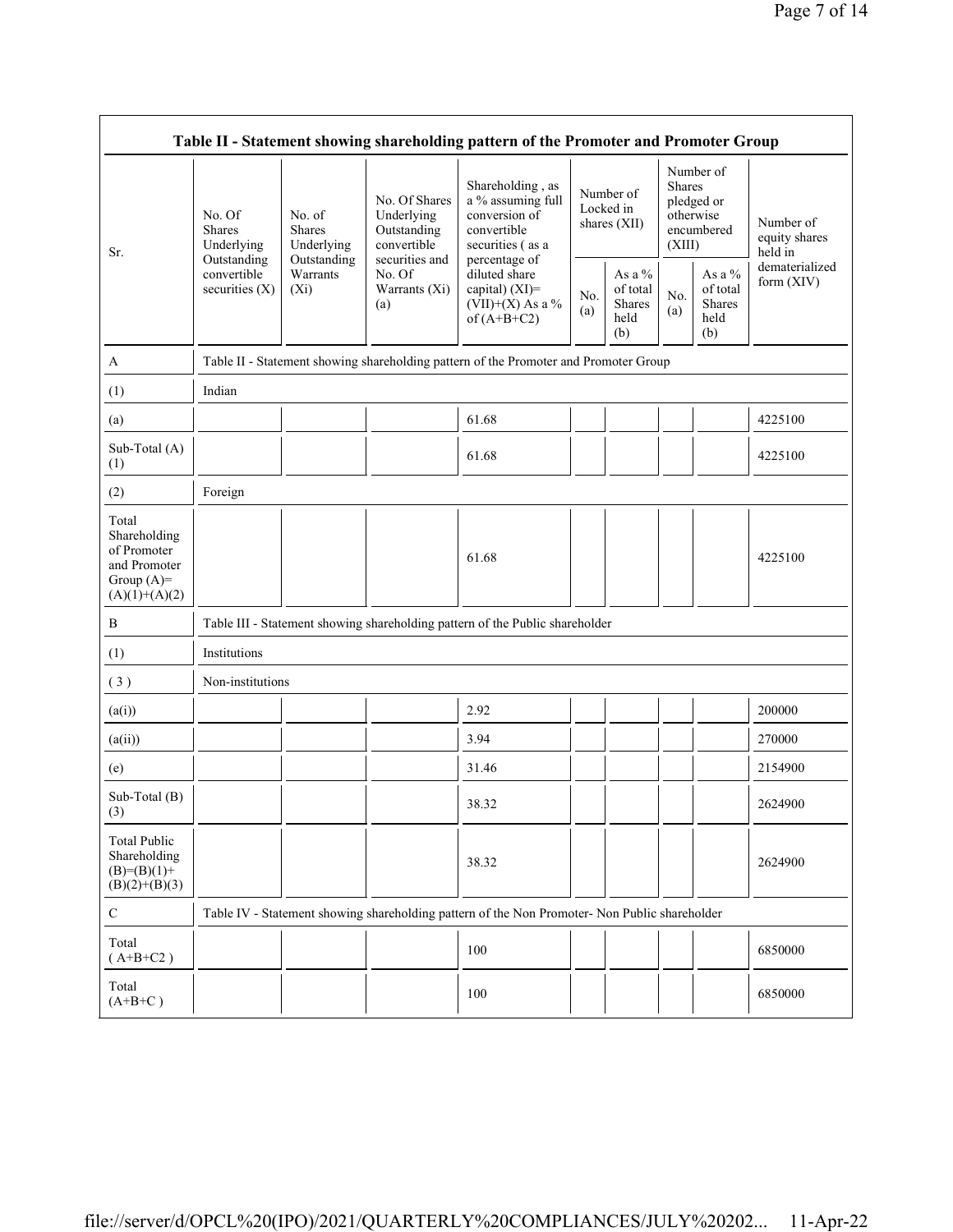|                                                                                                                            |                                                               |                                        |                                | Individuals/Hindu undivided Family |                                |                               |                              |
|----------------------------------------------------------------------------------------------------------------------------|---------------------------------------------------------------|----------------------------------------|--------------------------------|------------------------------------|--------------------------------|-------------------------------|------------------------------|
| Searial No.                                                                                                                | $\mathbf{1}$                                                  | $\boldsymbol{2}$                       | $\sqrt{3}$                     | 4                                  | 5                              | 6                             | $\boldsymbol{7}$             |
| Name of the<br>Shareholders<br>(I)                                                                                         | <b>SATISH</b><br><b>KUMAR</b><br><b>GOYAL</b>                 | ${\rm ASHOK}$<br>KUMAR<br><b>GOYAL</b> | <b>KUSUM</b><br><b>AGARWAL</b> | <b>MOON</b><br><b>GOYAL</b>        | <b>SHOBHIK</b><br><b>GOYAL</b> | <b>SHIVAM</b><br><b>GOYAL</b> | <b>MOHIT</b><br><b>GOYAL</b> |
| PAN(II)                                                                                                                    | AAPPG6375H                                                    | AARPG3149D                             | AAYPA0762F                     | ACXPG5181D                         | AJIPG8286B                     | ANNPG1516D                    | ANNPG1817D                   |
| No. of fully<br>paid up equity<br>shares held<br>(IV)                                                                      | 1180000                                                       | 1382000                                | 972100                         | 1000                               | 100000                         | 540000                        | 50000                        |
| No. Of Partly<br>paid-up equity<br>shares held (V)                                                                         |                                                               |                                        |                                |                                    |                                |                               |                              |
| No. Of shares<br>underlying<br>Depository<br>Receipts (VI)                                                                 |                                                               |                                        |                                |                                    |                                |                               |                              |
| Total nos.<br>shares held<br>$(VII) = (IV) +$<br>$(V)+(VI)$                                                                | 1180000                                                       | 1382000                                | 972100                         | 1000                               | 100000                         | 540000                        | 50000                        |
| Shareholding<br>as a % of total<br>no. of shares<br>(calculated as<br>per SCRR,<br>1957) (VIII)<br>As a % of<br>$(A+B+C2)$ | 17.23                                                         | 20.18                                  | 14.19                          | 0.01                               | 1.46                           | 7.88                          | 0.73                         |
|                                                                                                                            | Number of Voting Rights held in each class of securities (IX) |                                        |                                |                                    |                                |                               |                              |
| Class eg:X                                                                                                                 | 1180000                                                       | 1382000                                | 972100                         | 1000                               | 100000                         | 540000                        | 50000                        |
| Class eg:y                                                                                                                 |                                                               |                                        |                                |                                    |                                |                               |                              |
| Total                                                                                                                      | 1180000                                                       | 1382000                                | 972100                         | 1000                               | 100000                         | 540000                        | 50000                        |
| Total as a % of<br><b>Total Voting</b><br>rights                                                                           | 17.23                                                         | 20.18                                  | 14.19                          | $0.01\,$                           | 1.46                           | 7.88                          | 0.73                         |
| No. Of Shares<br>Underlying<br>Outstanding<br>convertible<br>securities $(X)$                                              |                                                               |                                        |                                |                                    |                                |                               |                              |
| No. of Shares<br>Underlying<br>Outstanding<br>Warrants $(X_i)$                                                             |                                                               |                                        |                                |                                    |                                |                               |                              |
| No. Of Shares<br>Underlying<br>Outstanding<br>convertible<br>securities and<br>No. Of<br>Warrants (Xi)<br>(a)              |                                                               |                                        |                                |                                    |                                |                               |                              |
| Shareholding,                                                                                                              |                                                               |                                        |                                |                                    |                                |                               |                              |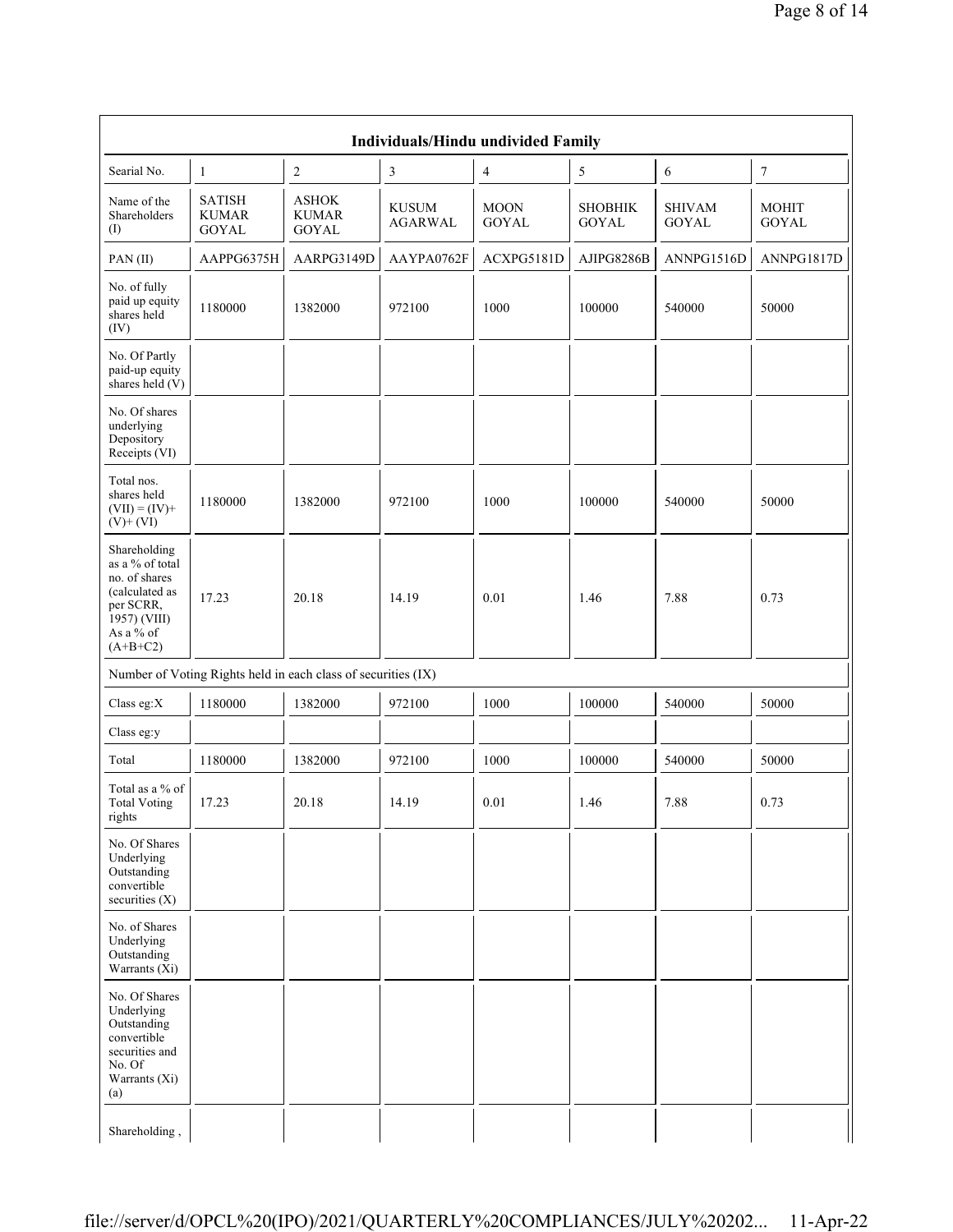| as a %<br>assuming full<br>conversion of<br>convertible<br>securities (as a<br>percentage of<br>diluted share<br>capital) (XI)=<br>$(VII)+(Xi)(a)$<br>As a % of<br>$(A+B+C2)$ | 17.23    | 20.18                                                   | 14.19    | 0.01     | 1.46     | 7.88     | 0.73     |  |  |  |
|-------------------------------------------------------------------------------------------------------------------------------------------------------------------------------|----------|---------------------------------------------------------|----------|----------|----------|----------|----------|--|--|--|
| Number of Locked in shares (XII)                                                                                                                                              |          |                                                         |          |          |          |          |          |  |  |  |
| No. $(a)$                                                                                                                                                                     |          |                                                         |          |          |          |          |          |  |  |  |
| As a % of total<br>Shares held (b)                                                                                                                                            |          |                                                         |          |          |          |          |          |  |  |  |
|                                                                                                                                                                               |          | Number of Shares pledged or otherwise encumbered (XIII) |          |          |          |          |          |  |  |  |
| No. $(a)$                                                                                                                                                                     |          |                                                         |          |          |          |          |          |  |  |  |
| As a % of total<br>Shares held (b)                                                                                                                                            |          |                                                         |          |          |          |          |          |  |  |  |
| Number of<br>equity shares<br>held in<br>dematerialized<br>form $(XIV)$                                                                                                       | 1180000  | 1382000                                                 | 972100   | 1000     | 100000   | 540000   | 50000    |  |  |  |
| Reason for not providing PAN                                                                                                                                                  |          |                                                         |          |          |          |          |          |  |  |  |
| Reason for not<br>providing PAN                                                                                                                                               |          |                                                         |          |          |          |          |          |  |  |  |
| Shareholder<br>type                                                                                                                                                           | Promoter | Promoter                                                | Promoter | Promoter | Promoter | Promoter | Promoter |  |  |  |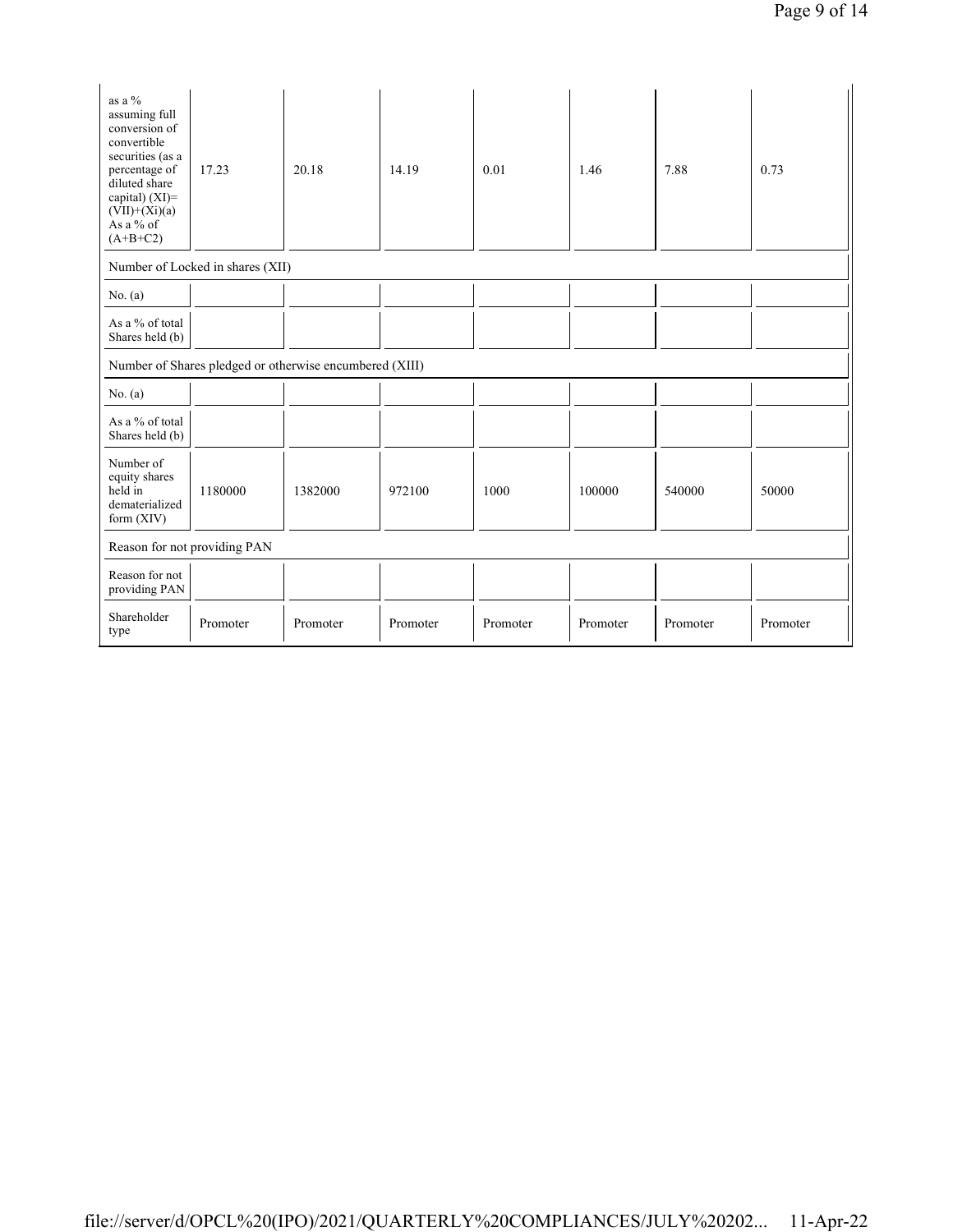| <b>Individuals/Hindu undivided Family</b>                                                                                                                                   |                       |  |  |  |  |  |  |  |
|-----------------------------------------------------------------------------------------------------------------------------------------------------------------------------|-----------------------|--|--|--|--|--|--|--|
| Searial No.                                                                                                                                                                 |                       |  |  |  |  |  |  |  |
| Name of the<br>Shareholders (I)                                                                                                                                             | Click here to go back |  |  |  |  |  |  |  |
| PAN(II)                                                                                                                                                                     | Total                 |  |  |  |  |  |  |  |
| No. of fully paid<br>up equity shares<br>held (IV)                                                                                                                          | 4225100               |  |  |  |  |  |  |  |
| No. Of Partly paid-<br>up equity shares<br>held $(V)$                                                                                                                       |                       |  |  |  |  |  |  |  |
| No. Of shares<br>underlying<br>Depository<br>Receipts (VI)                                                                                                                  |                       |  |  |  |  |  |  |  |
| Total nos. shares<br>held $(VII) = (IV) +$<br>$(V)$ + $(VI)$                                                                                                                | 4225100               |  |  |  |  |  |  |  |
| Shareholding as a<br>% of total no. of<br>shares (calculated<br>as per SCRR,<br>1957) (VIII) As a<br>% of $(A+B+C2)$                                                        | 61.68                 |  |  |  |  |  |  |  |
| Number of Voting Rights held in each class of securities (IX)                                                                                                               |                       |  |  |  |  |  |  |  |
| Class eg:X                                                                                                                                                                  | 4225100               |  |  |  |  |  |  |  |
| Class eg:y                                                                                                                                                                  |                       |  |  |  |  |  |  |  |
| Total                                                                                                                                                                       | 4225100               |  |  |  |  |  |  |  |
| Total as a % of<br><b>Total Voting rights</b>                                                                                                                               | 61.68                 |  |  |  |  |  |  |  |
| No. Of Shares<br>Underlying<br>Outstanding<br>convertible<br>securities (X)                                                                                                 |                       |  |  |  |  |  |  |  |
| No. of Shares<br>Underlying<br>Outstanding<br>Warrants $(X_i)$                                                                                                              |                       |  |  |  |  |  |  |  |
| No. Of Shares<br>Underlying<br>Outstanding<br>convertible<br>securities and No.<br>Of Warrants (Xi)<br>(a)                                                                  |                       |  |  |  |  |  |  |  |
| Shareholding, as a<br>% assuming full<br>conversion of<br>convertible<br>securities (as a<br>percentage of<br>diluted share<br>capital) (XI)= (VII)<br>$+(Xi)(a)$ As a % of | 61.68                 |  |  |  |  |  |  |  |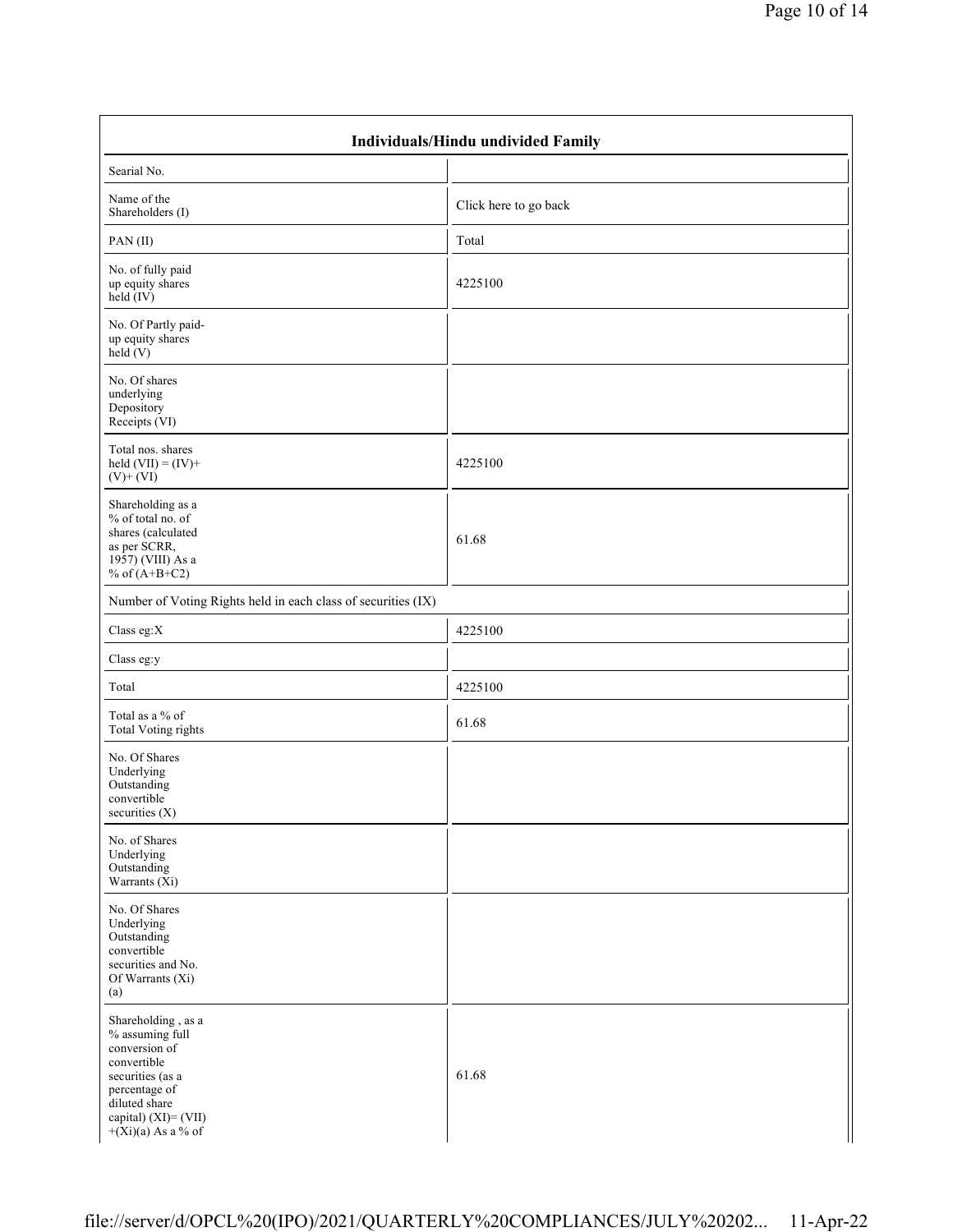| $(A+B+C2)$                                                           |         |  |  |  |  |  |
|----------------------------------------------------------------------|---------|--|--|--|--|--|
| Number of Locked in shares (XII)                                     |         |  |  |  |  |  |
| No. $(a)$                                                            |         |  |  |  |  |  |
| As a % of total<br>Shares held (b)                                   |         |  |  |  |  |  |
| Number of Shares pledged or otherwise encumbered (XIII)              |         |  |  |  |  |  |
| No. (a)                                                              |         |  |  |  |  |  |
| As a % of total<br>Shares held (b)                                   |         |  |  |  |  |  |
| Number of equity<br>shares held in<br>dematerialized<br>form $(XIV)$ | 4225100 |  |  |  |  |  |
| Reason for not providing PAN                                         |         |  |  |  |  |  |
| Reason for not<br>providing PAN                                      |         |  |  |  |  |  |
| Shareholder type                                                     |         |  |  |  |  |  |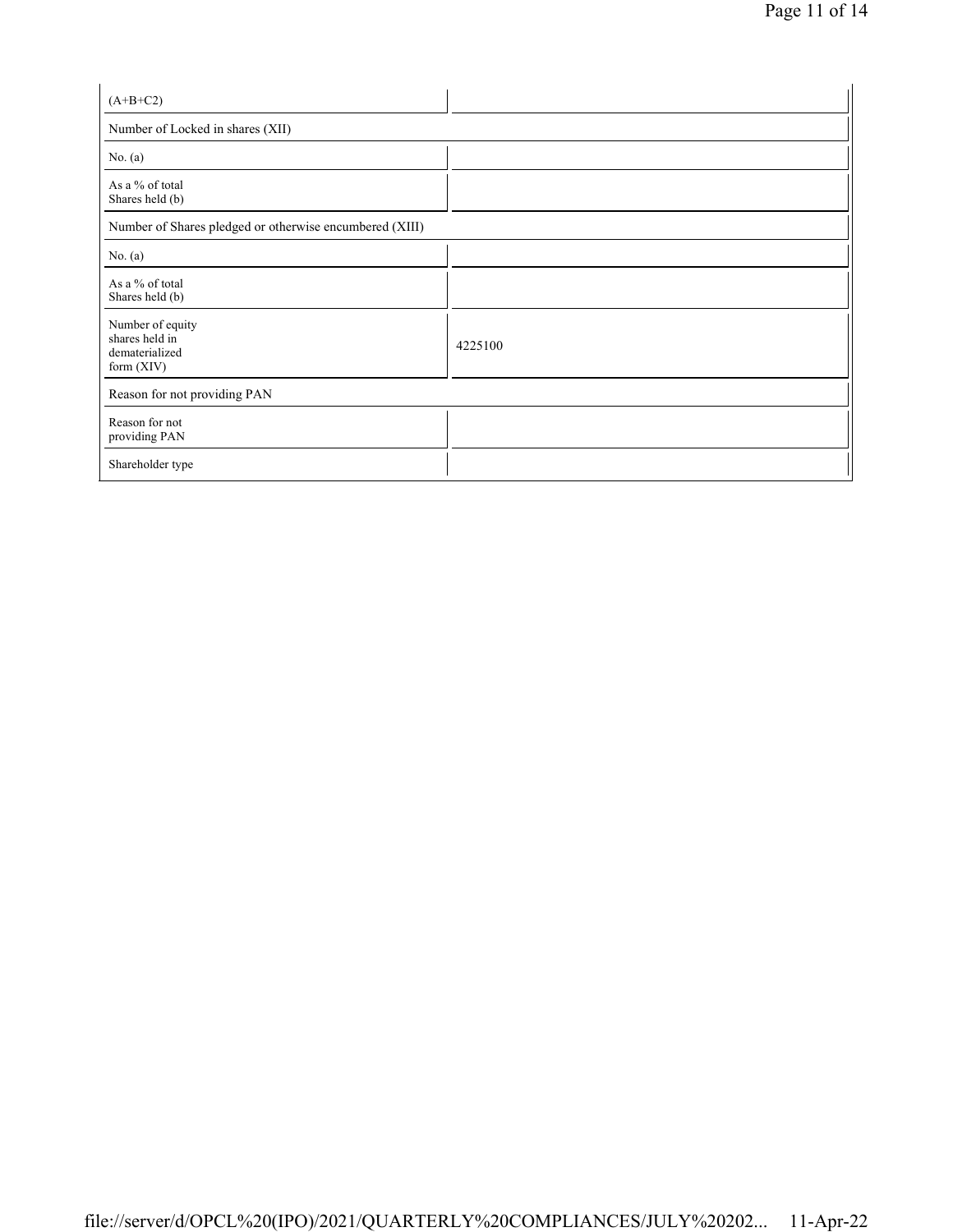|                                                                                                                                    | Any Other (specify)                                           |                         |               |                       |  |  |  |  |  |  |  |
|------------------------------------------------------------------------------------------------------------------------------------|---------------------------------------------------------------|-------------------------|---------------|-----------------------|--|--|--|--|--|--|--|
| Searial No.                                                                                                                        | $\mathbf{1}$                                                  | $\sqrt{2}$              | $\mathfrak z$ |                       |  |  |  |  |  |  |  |
| Category                                                                                                                           | <b>Bodies Corporate</b>                                       | <b>Bodies Corporate</b> | <b>HUF</b>    |                       |  |  |  |  |  |  |  |
| Category / More<br>than 1 percentage                                                                                               | More than 1 percentage of shareholding                        | Category                | Category      |                       |  |  |  |  |  |  |  |
| Name of the<br>Shareholders (I)                                                                                                    | RAJA RAM SOFTWARE SOLUTIONS LLP                               |                         |               | Click here to go back |  |  |  |  |  |  |  |
| PAN(II)                                                                                                                            | ABAFR6044G                                                    |                         |               | Total                 |  |  |  |  |  |  |  |
| No. of the<br>Shareholders (I)                                                                                                     | 1                                                             | 1                       | 6             | 7                     |  |  |  |  |  |  |  |
| No. of fully paid<br>up equity shares<br>$\text{held}(\text{IV})$                                                                  | 2084900                                                       | 5000                    | 65000         | 70000                 |  |  |  |  |  |  |  |
| No. Of Partly paid-<br>up equity shares<br>held $(V)$                                                                              |                                                               |                         |               |                       |  |  |  |  |  |  |  |
| No. Of shares<br>underlying<br>Depository<br>Receipts (VI)                                                                         |                                                               |                         |               |                       |  |  |  |  |  |  |  |
| Total nos. shares<br>held $(VII) = (IV) +$<br>$(V)$ + $(VI)$                                                                       | 2084900                                                       | 5000                    | 65000         | 70000                 |  |  |  |  |  |  |  |
| Shareholding as a<br>% of total no. of<br>shares (calculated<br>as per SCRR,<br>$19\overline{57}$ ) (VIII) As a<br>% of $(A+B+C2)$ | 30.44                                                         | 0.07                    | 0.95          | 1.02                  |  |  |  |  |  |  |  |
|                                                                                                                                    | Number of Voting Rights held in each class of securities (IX) |                         |               |                       |  |  |  |  |  |  |  |
| Class eg: X                                                                                                                        | 2084900                                                       | 5000                    | 65000         | 70000                 |  |  |  |  |  |  |  |
| Class eg:y                                                                                                                         |                                                               |                         |               |                       |  |  |  |  |  |  |  |
| Total                                                                                                                              | 2084900                                                       | 5000                    | 65000         | 70000                 |  |  |  |  |  |  |  |
| Total as a % of<br><b>Total Voting rights</b>                                                                                      | 30.44                                                         | 0.07                    | 0.95          | 1.02                  |  |  |  |  |  |  |  |
| No. Of Shares<br>Underlying<br>Outstanding<br>convertible<br>securities $(X)$                                                      |                                                               |                         |               |                       |  |  |  |  |  |  |  |
| No. of Shares<br>Underlying<br>Outstanding<br>Warrants (Xi)                                                                        |                                                               |                         |               |                       |  |  |  |  |  |  |  |
| No. Of Shares<br>Underlying<br>Outstanding<br>convertible<br>securities and No.<br>Of Warrants (Xi)<br>(a)                         |                                                               |                         |               |                       |  |  |  |  |  |  |  |
|                                                                                                                                    |                                                               |                         |               |                       |  |  |  |  |  |  |  |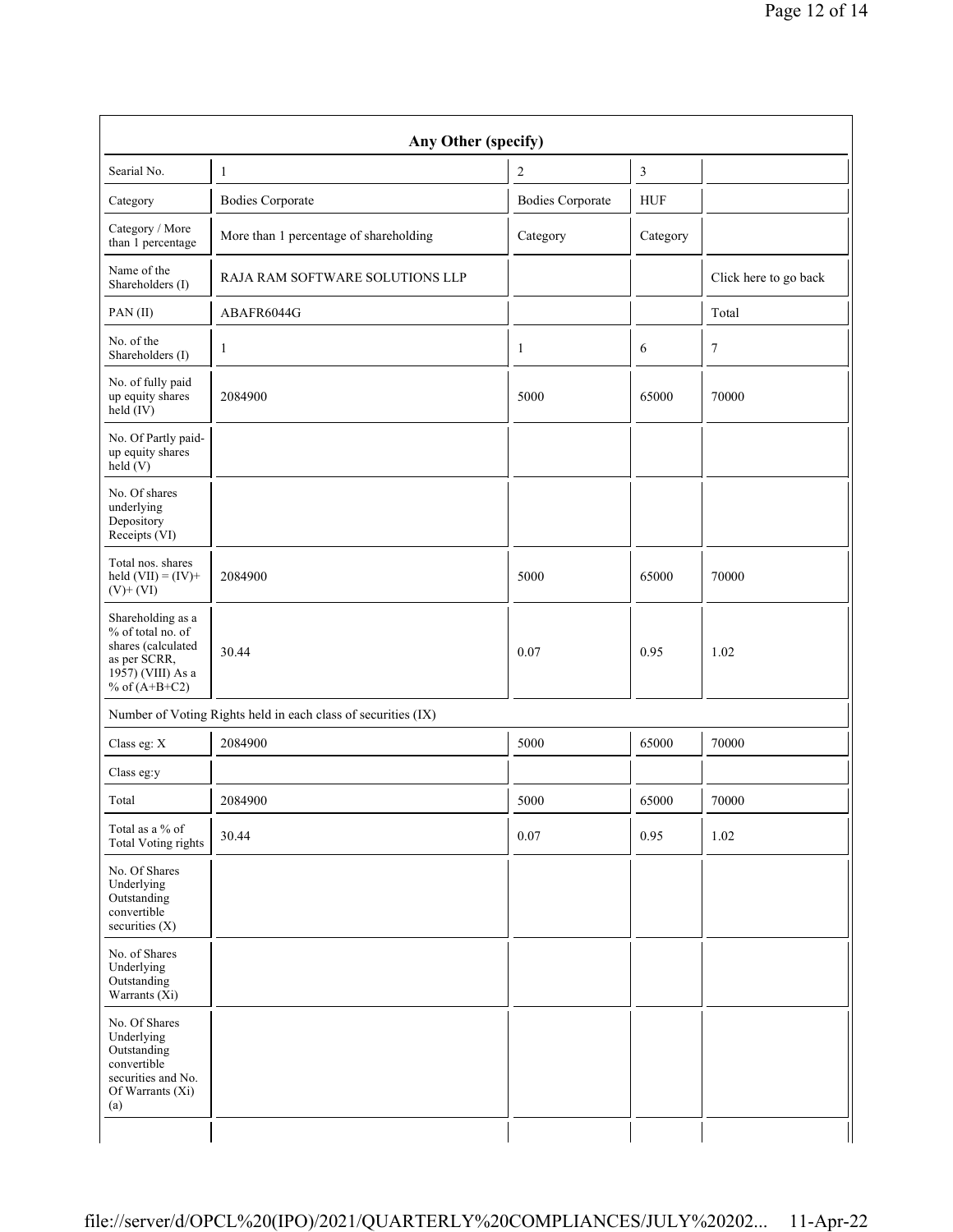| Shareholding, as a<br>% assuming full<br>conversion of<br>convertible<br>securities (as a<br>percentage of<br>diluted share<br>capital) $(XI) = (VII)$<br>$+(X)$ As a % of<br>$(A+B+C2)$ | 30.44   | 0.07 | 0.95  | 1.02  |
|------------------------------------------------------------------------------------------------------------------------------------------------------------------------------------------|---------|------|-------|-------|
| Number of Locked in shares (XII)                                                                                                                                                         |         |      |       |       |
| No. $(a)$                                                                                                                                                                                |         |      |       |       |
| As a % of total<br>Shares held (b)                                                                                                                                                       |         |      |       |       |
| Number of equity<br>shares held in<br>dematerialized<br>form $(XIV)$                                                                                                                     | 2084900 | 5000 | 65000 | 70000 |
| Reason for not providing PAN                                                                                                                                                             |         |      |       |       |
| Reason for not<br>providing PAN                                                                                                                                                          |         |      |       |       |